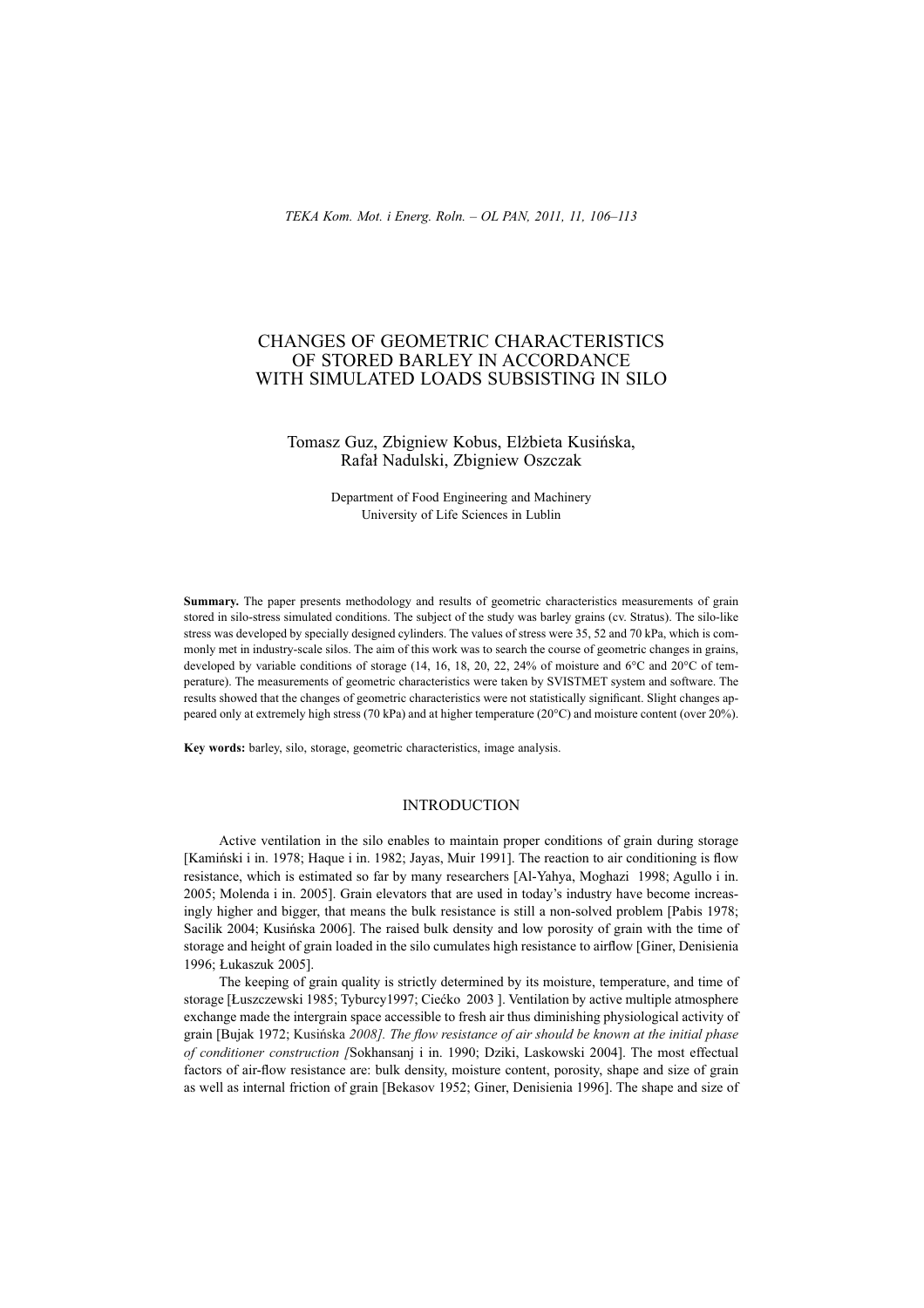grain are strictly influenced by a variety of properties as well as climate and conditions of growth [Jankowski 1988]. There is a strong relationship between shape and size of grain. The shape of grain may be spherical, egg-like, oval or wedge-shaped. It may sometimes exist as the ridge side, the abdominal side or basis and top of the particular grain. Shaken mass of grain cumulates flowresistance which is strongly influenced by volume-to-area ratio [Lityński 1982; Grzesiuk, Górecki 1994]. Almost every grain has its length (a), thickness (b) and width (c). All these characteristics change with the moisture content in the grain. The shape of the grain may be illustrated by spherical coefficient, K1=c/a, K2=b/a.

The use of modern visual technology (digital image analysis systems) enables to calculate more complex image parameters existing in biological objects. They are based on area measurements, edge lines distance or substituted diameters [Guz 2009]. The description of phenomena and its effect on the stored material is now more specific and accurate. This is especially important in description of grain stored in high-volume silo, where the porosity is significantly diminishing [Bekasov, Denisov 1952]. The volume of intergrain spaces has a decisive influence on air-flow resistance [Bujak 1972].

Germination capacity is the most common factor studied after storage. Higher values of germination have grains of higher springness and resistance to stress, impact and thrust [Lityński 1982]. The susceptibility to deformation of grain after stress is higher due to its higher plasticity caused by high moisture content. At the low level of moisture the grains loose their plasticity and are+ very susceptible to internal break [Kolowca 1979]. Grain shape changes are by so far one of the most important factors that creates its quality and influences the conditions of ventilation process in silos [Waszkiewicz, Nowakowski, Sznajder 1999].

### MATERIALS AND METHODS

Barley grains (cv Stratus) at initial moisture content of 14% were moistened to 16, 18, 20, 22 and 24% of moisture. The grain then was placed to cylindrical shaped vessels of 2l capacity. Vessels had a specially designed stress-developing mechanism (Fig. 1).



Fig. 1. Specially designed silo-stress simulator vessel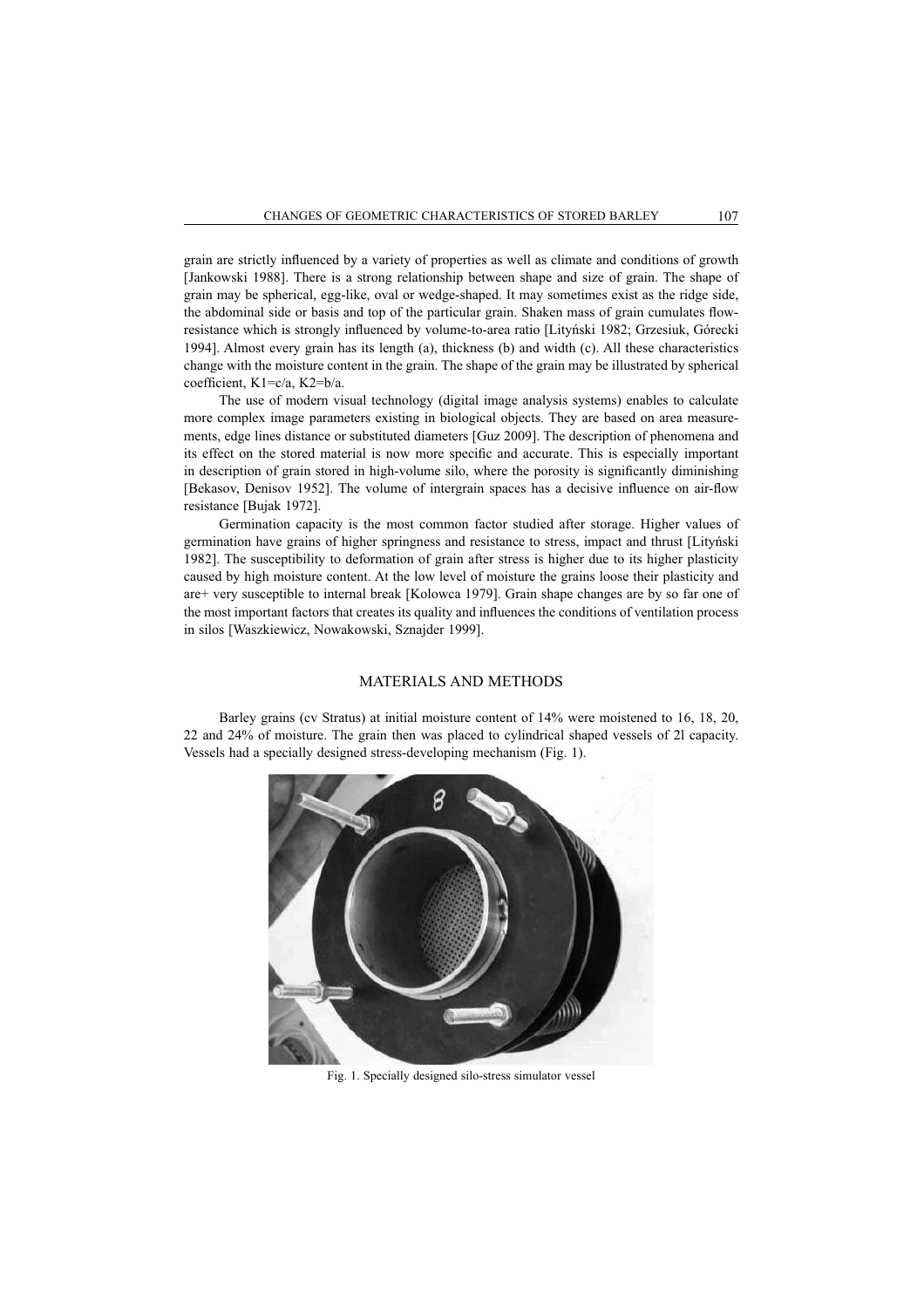The stress values were 35,52 and 70 kPa accordingly to the stress simulation in silo conditions. Such a tension is equal to the thrust of over ten meters high bed of grain, which is common in industry plants. The grain was placed also to non-stressed vessels as reference material. The storage of commodity lasted until the stoppage of relaxation in the stressed layer. After storage 3 parts of volume of 30 ml were randomly taken from the vessel and mixed together. Every measurement was taken out with the participation of 100 grains taken from the mixture. Objects of the study were placed on specimen table that was illuminated with backlight to emboss the grain silhouette. Every measurement was taken 10 times with 10 grains which were placed on limited area to improve the measurement precision. Images taken digitally were stored for further analysis. After storage the images were digitally filtered to dual-color (binary image) (Fig. 2) which was the basis of measurements (SVISTMET).



Fig. 2. Barley grain measurement images: A- digital primary image, B – binary digital image with edge line

The following data were measured: length, width, area of horizontal projection and shape coefficients:

$$
K1 = \frac{L}{S'},
$$

$$
K2 = \frac{4A}{PR},
$$

where:

 $L$  – length of grain,

S- width of grain,

A – area of horizontal projection,

P – perimeter of grain,

R – radius of equivalent area.

RESULTS

The courses of horizontal projection area in dependence on pressure and storage temperature were shown in Fig 3 and 4. The area of grain changed insignificantly.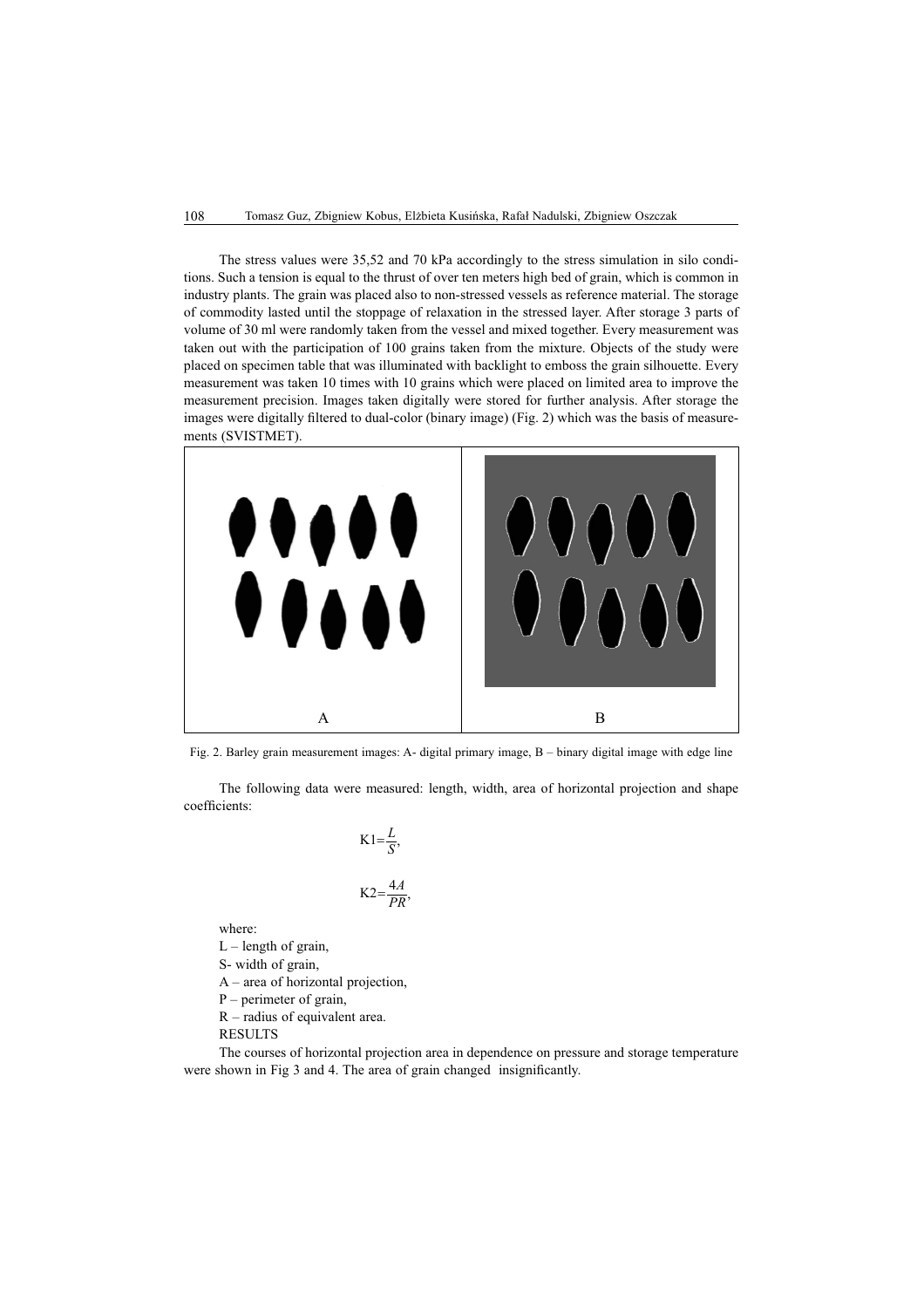

Fig. 3. Area of horizontal projection in dependence on silo pressure

The least changes were noticed for non-stressed grains. Those changes were not statistically significant. Although the commodity was a strictly selected sewing material and its dimensions were specified by sieve, there was still a problem with detecting slight deviations in grain dimension.



Fig. 4. Area of horizontal projection in dependence on storage temperature

The next factor analyzed in the storage was process temperature. The growth of grain plasticity after moistening at ambient storage temperature resulted in grain growth (Fig. 4). The course of area changes showed that moistening had a significant influence on grain size.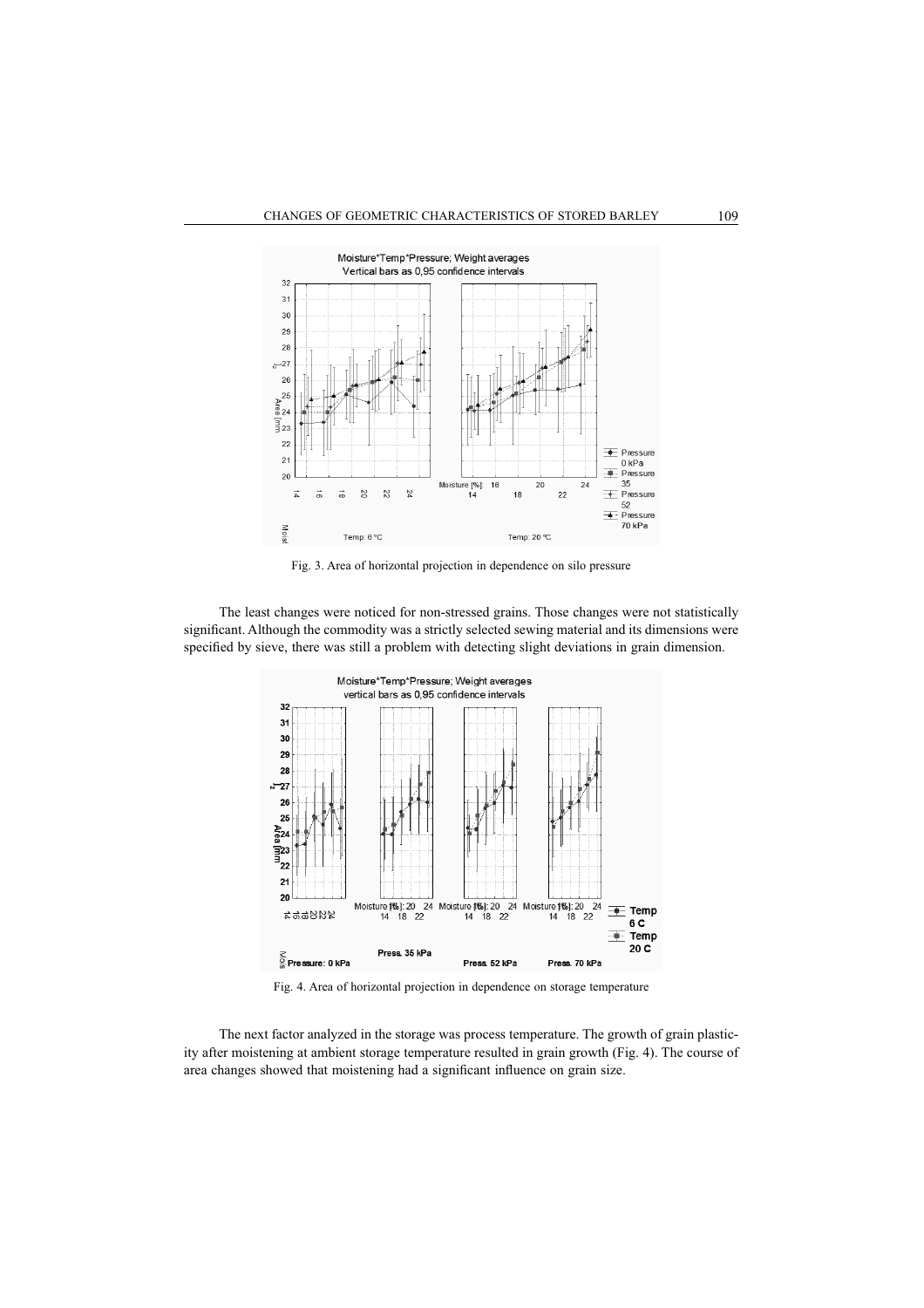

Fig. 5. The comparison of K1 changes caused by storage pressure

The pressure in the silo is not a significant factor of size changes in barley grains. The uniform pressure values were not the influent factor forming the grain size in the temperature range used in the experiment.



Fig. 6. The temperature course of K1 coefficient

The K1 coefficient changes were similar to the course which was independent of the silo pressure. The temperature taken into account as a factor forming the shape of barley grains was not influential to K1 slight deviations (Fig. 5) The K2 values represented stable, unchangeable factor through the whole pressure and moisture range values used in the experiment (Fig 7).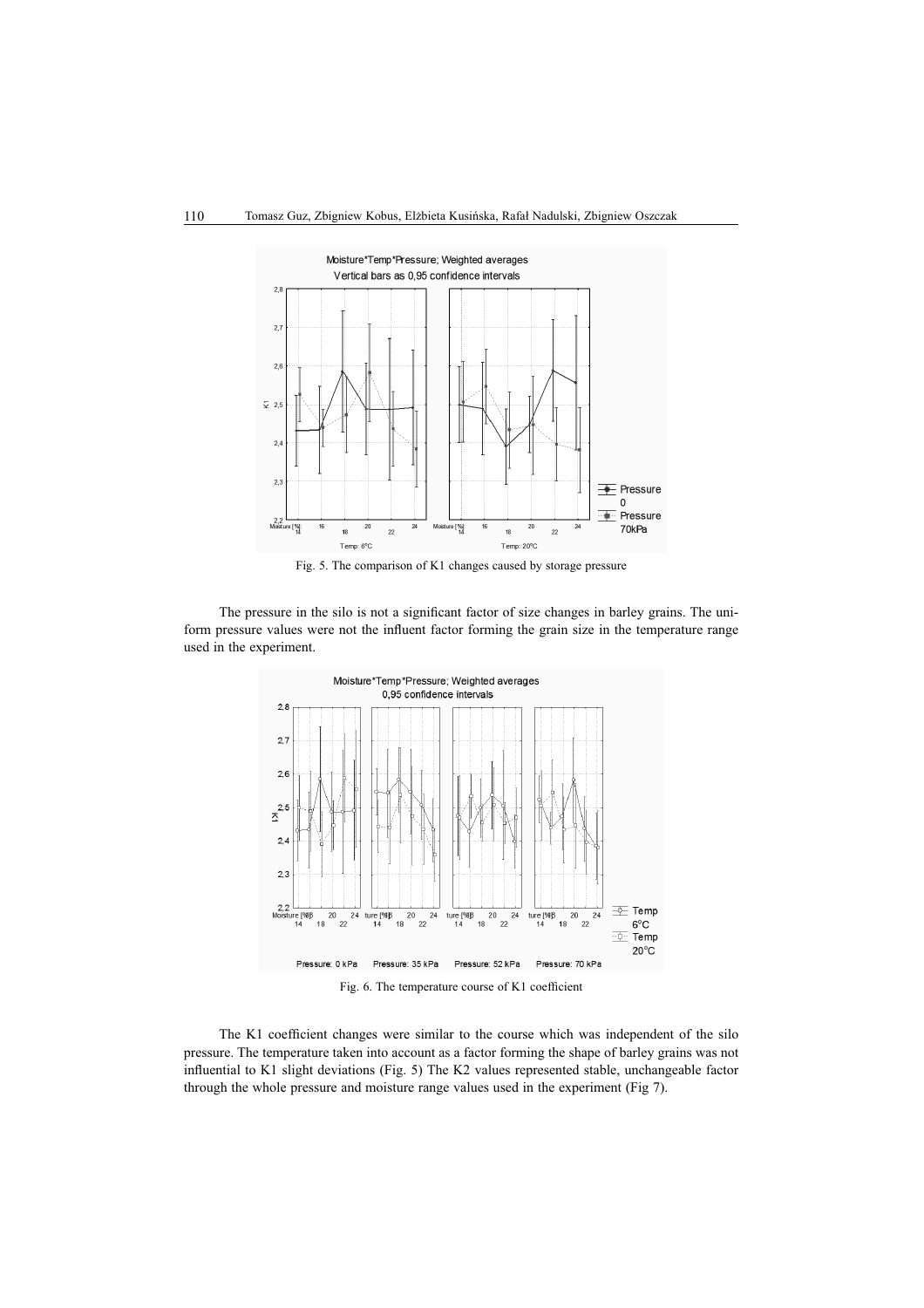

Fig. 7. The temperature course of K2 coefficient

Stability of K2 coefficient is a confirmation that the border line of the grain has a constant ratio in relation to other geometrical characteristics, taken into account during defining the K2 shape coefficient. The border line in the whole grain specimens was not distracted by deformations caused by bruises, breaks and other stable inconsistency of the grain outlines. Slight decrease of K2 value was observed only at 20°C and 52-70 kPa. (Fig. 7).

#### **CONCLUSIONS**

The experiment developed slight geometric changes of sampled barley grain caused by different factors. Among those factors moisture content, silo pressure and storage temperature were taken into account. On the basis of observations it was affirmed that moisture content and silo pressure were the most influencial factors that made these changes. The temperature of storage surprisingly wasn't the main factor significantly forming geometric parameters of barley grain measured in the experiment. Moreover, it was observed, that after storage of the commodity in silo conditions, all geometric parameters changes, expressed by shape coefficients were in aspect ratio to almost all storage conditions. This was a direct evidence that storage process was conducted without any harm to external structure of grain. This was shown by calculating the K1 and K2 shape coefficients. Only after storage at 20°C and higher pressure values a slight value drop of K2 was observed.

#### **Acknowledgements**

This research was funded by the State Committee for Scientific Research (KBN) of Poland and is part of the project  $N^{\circ}$  N N313 013336.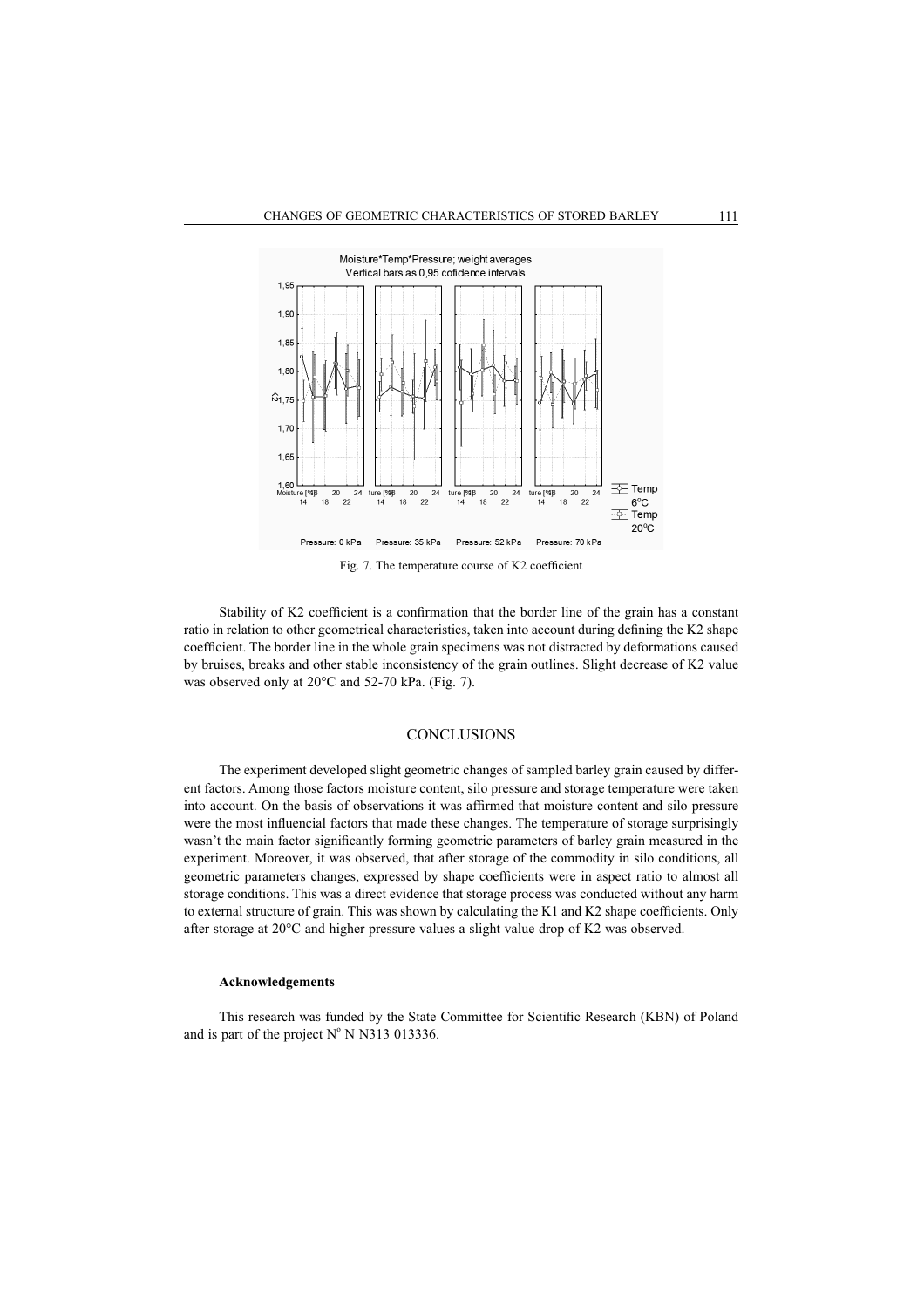#### **REFERENCES**

- 1. Agullo J.O., Marenya M.O. 2005. Airflow resistance of parchament arabica coffee. Biosystems engineering, 91 (2), 149-156.
- 2. Al-Yahya S.A., Moghazi H.M.M. 1998. Static pressure drop through barley grain. Canadian Agricultural Engineering. 40 (3), 213-217.
- 3. Bekasov A.G., Denisov N.I. 1952. Rukovodstvo po suške zerna. Zagotizdat, Moskva.
- 4. Bujak S. 1972. Przechowalnictwo surowców rolnych. WAR, Lublin.
- 5. Ciećko Z. 2003. Ocena jakości i przechowalnictwo produktów rolnych. WUWM, Olsztyn.
- 6. Dziki D., Laskowski J. 2004. Przewodnik do ćwiczeń z przetwórstwa zbożowo-młynarskiego. WAR, Lublin.
- 7. Giner S.A., Denisienia E. 1996. Pressure drop through wheat as affected by air velocity, moisture content and fines. J. Agicult. Eng. Res., 63, 73-86.
- 8. Grzesiuk S., Górecki R. 1994. Fizjologia plonów. Wprowadzenie do przechowalnictwa. Wydawnictwo Akademii Rolniczo-Technicznej, Olsztyn.
- 9. Guz T. 2009. The use of image analysis to estimate harvest ripeness of apples. TEKA Kom. Mpt Energ. Roln OL PAN, ,Vol 9, 61-68.
- 10. Haque E., Achmed Y.N., Deyoe C.W. 1982. Static pressure drop in a fixed bed of grain as affected by grain moisture content. Trans. ASAE, 25 (4), 1095-1096.
- 11. Jankowski S. 1988. Surowce mączne i kaszowe. Przemysł Spożywczy. WNT, Warszawa.
- 12. Jayas D.S., Muir W.E. 1991. Airflow-pressure drop data for modelling fluid flow in anisotropic bulks. Trans. ASAE, 34 (1), 251-254.
- 13. Kamiński E., Cenkowski S., Zdrojewski Z. 1978 Opory przepływu powietrza przez warstwę ziarna kukurydzy. Roczniki Nauk Rolniczych, t. 73-C-2, 75-84.
- 14. Kolowca J. 1979. Wpływ obciążeń mechanicznych na uszkadzalność i wartosć biologiczną ziarna pszenicy. Rozprawa habilitacyjna nr 70. AR Kraków.
- 15. Kusińska E.2008. Hydraulic resistance of air flow through wheat grain in bulk *TEKA Kom*. *Mot. Energ. Roln. – OL PAN, , 8, 121–127.*
- 16. Kusińska E 2006. Horizontal pressure on the wall of a model silo in relation to the moisture content of oats. TEKA Kom. Mot. Energ. Roln., , 6A, 115–122.
- 17. Lityński M., 1982.Biologiczne podstawy nasiennictwa. PWN.Warszawa.
- 18. Łukaszuk J. 2005. Wstępna ocena wpływu sposobu formowania złoża ziarna pszenicy na opór przepływu powietrza. Acta Agrophysica, 6 (3), 709-714.
- 19. Łuszczewski B. 1985. Uszlachetnianie i przechowywanie materiału siewnego PWRiL, Warszawa.
- 20. Molenda M. Montross M.D., McNeill S.g. Horabik J. 2005. Airflow resistance of seeds at different bulk densities using Ergun's equation. Trans ASAE, 48, (3), 1137-1145.
- 21. Pabis. J. 1978. opory przepływu powietrza przez warstwe niektórych roślin warzywnych. Roczniki Nauk Rolniczych, t. 73-C-2, 121-128.
- 22. Sacilik K. 2004. Resistance of bulk poppy seeds to airflow. Biosystems Engineering, 89 (4), 435-443.
- 23. Sokhansanj S., Falaciński A.A., Sosulski F.W. Jayas D.S., TangJ. 1990. Resistance of bulk lentils to airflow. Trans, ASAE, 33(4), 1281-1285.
- 24. Szwed G., Łukaszuk J. 2003. Ocena oporu przepływu powietrza przez warstwę nasion rzepaku. Acta Agrophysica, 2 (3), 645-650.
- 25. Tyburcy A. 1997. Prawidłowe magazynowanie ziarna zbóż. Przegląd Zbożowo-Młynarski, 11, 28-29.